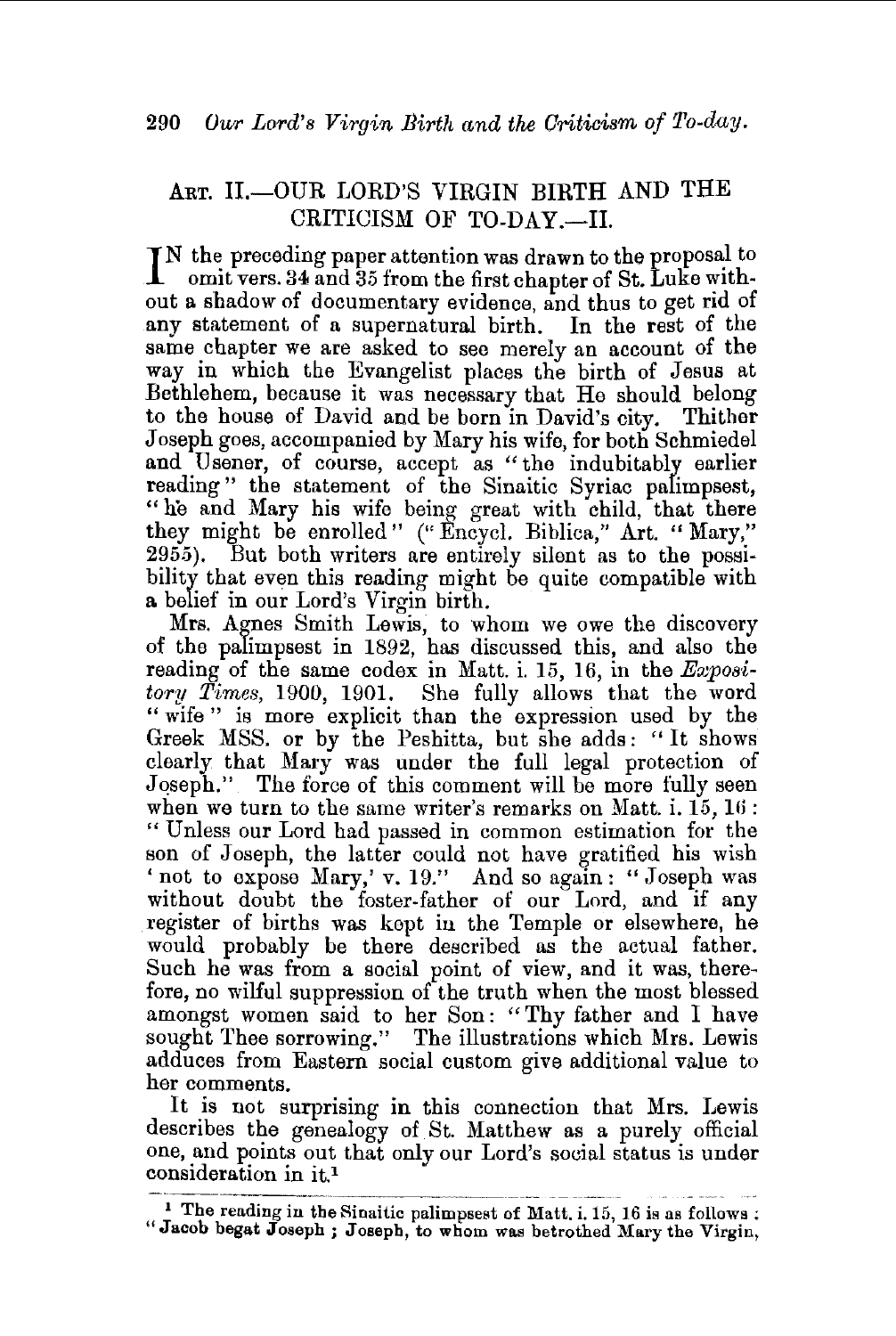It is, therefore, entirely beside the question to assert that the genealogies both of St. Matthew and of St. Luke are based upon the supposition that Joseph was the actual father of Jesus, as if no other explanation was within the bounds of possibility.

We may gain some satisfaction in turning from such a dogmatic assertion to the words of an authority whose claims to speak on Jewish questions will scarcely be disputed: "A case such as that of Jesus," writes Dr. Dalman, "was, of course, not anticipated by the law; but if no other human fatherhood was alleged, then the child must have been regarded as bestowed by God upon the house of Joseph, for a betrothed woman, according to Israelitish law, already occupied the same status as a wife." In the light of this statement there is no difficulty in accepting the now generally prevailing opinion that both genealogies belong to Joseph, and neither of them to Mary. The Jewish view undoubtedly was that right of succession does not depend upon descent on the mother's side, and the recognition by her husband of the child supernaturally born to Mary conferred upon that child the legal rights of a son.<sup>1</sup>

begat Jesus, who is called the Christ." One or two brief remarks may here be added. Even if it could be shown that the original genealogy ended with the words "Joseph begat Jesus" (as Schmiedel maintains), or if we hold that the Sinaitic Syriac in itself postulates such a clause, it or if we hold that the Sinaitic Syriac in itself postulates such a clause, it would present no difficulty in view of the explanation given by Mrs. Lewis, with which we may compare Mr. Rackham's remarks in his exhaustive examination of the text before us in the Bishop of Worcester's "Dissertations," p. 272-302. Moreover, the greater part, at all events, of the reading in the Sinaitic Syriac codex is much more easily explained as secondary than as original. It is much more easy, *e.g.,* to suppose that the words "husband of Mary" would be altered into "to whom was betrothed" than the opposite, and a writer might desire to lay stress upon the virginity of Mary and the Virgin birth, and might alter and add to the text for this purpose. No words could be more emphatic as to the virginity of Mary, since the reading is not simply "a virgin," but "the Virgin," as the description of a person already well known; and in this case the scribe could allow the words "Joseph begat Jesus" to be retained without danger of any misunderstanding. These words described our Lord's relation to Joseph by the same phrase as that which described the relation of Joseph to his ancestors, a phrase implying, as is easily seen, not physical descent, but legal heirship; but still they might easily have been misunderstood if they were allowed to stand alone. Mr. Conybeare has recently maintained that the original form of Matt. i. 16 is to be found in the" Dialogue of Timothy and Aquila," but see in answer Mr. J. R. Wilkinson's acute criticism in the *Hibbert Journal,*  January, 1903, pp. 354-359. Reference should also be made to the articles of Dr. Sanday, "Jesus Christ," and "Gospel of Matthew," Professor V. Bartlet in Dr. Hastings', B.D.; and W. H., "Select Readings," p. 140. 1 Dalman, "Die Worte Jesu," p. 263; E.T., p. 319. B. Weiss still

maintains the Davidic descent of Mary ; and see, to the same effect,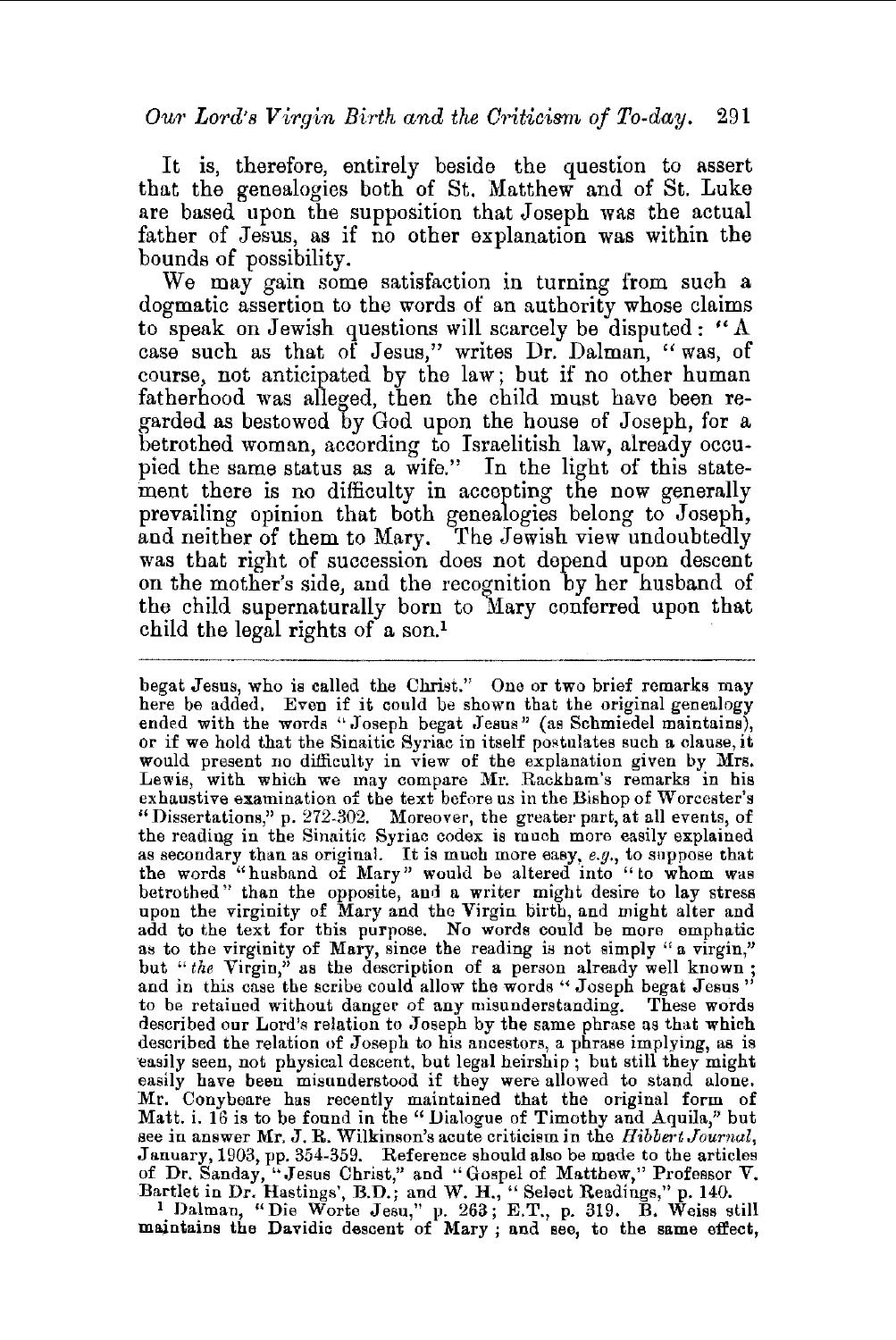But to proceed a little further. Schmiedel and Usener both admit that twice in the beginning of Luke's story Mary is spoken of as a virgin  $(cf, i, 27)$ . How is it, then, they ask, that in Luke ii. 5 she is spoken of as Joseph's wife? This is the answer : " We are in a position to infer with certainty from Luke ii. 5 that in the original form of the narrative after i. 38 stood the further statement, hardly to be dispensed with (even though judged inadmissible by the redactor who interpolated i. 34, 35), that Mary was then taken to wife by Joseph, and that she conceived by him." Here we notice that another of the characteristic indubitable inferences is based upon the same reading of Luke ii. *5* to which attention has been drawn above, and upon a supposed interpolation which "ought to come between Luke i. 38 and i. 39" ("Encycl. Biblica," iil., Art. "Mary," 2960, and *cf.* Art. "Nativity," 3350). This is the method of reasoning which Schmiedel and Usener pursue in justification of their paradoxical conclusion that Luke, so far from telling us anything of a supernatural birth, presupposes the very opposite. Their reference to such a passage as Luke ii. 48 in support of their position is quite beside the mark, as the verse is easily intelligible on the view already mentioned.

But if we are thus to rule out any reference to the supernatural birth from St. Luke's narrative by conjectural interpolations or omissions, where are we to look for the origin of the story ? To St. Matthew. The redactor in Luke i.  $34, 35$ is really effecting a compromise with the legend as set forth by St. Matthew; in St. Matthew's narrative we have something entirely new-viz., that Jesus was conceived and born of a virgin ; in chap. i. 18-25 this theory is set forth from first to last with full deliberation (" Encycl Biblica," iii., Arts. " Mary," 2960, " Nativity," 3350).

Now, hitherto we have been accustomed to regard the narrative in St. Matthew as Jewish Christian in its derivation, and to recognise that whilst St. Luke's account is written from the standpoint of Mary, St Matthew's is written no less plainly from the standpoint of Joseph. It is not only that St. Matthew gives us the more public account as con-

Edersheim's "Jesus the Messiah," i. 149; also F. Delitzsch, "Messianische Weissagungen," p. 69, second edition, 1899. Dr. Charles, it may be noted, has lately maintained ("Ascension of Isaiah," p. 75), that whilst the descent of Mary as well as of Joseph from David cannot be conclusively deduced from the New Testament, yet Mary's Davidic descent was a belief early established and accepted in the first half of the second century, and even earlier still. Dr. Dalman shows in a most interesting manner the trustworthiness of the Jewish tradition of the Davidic descent of Joseph.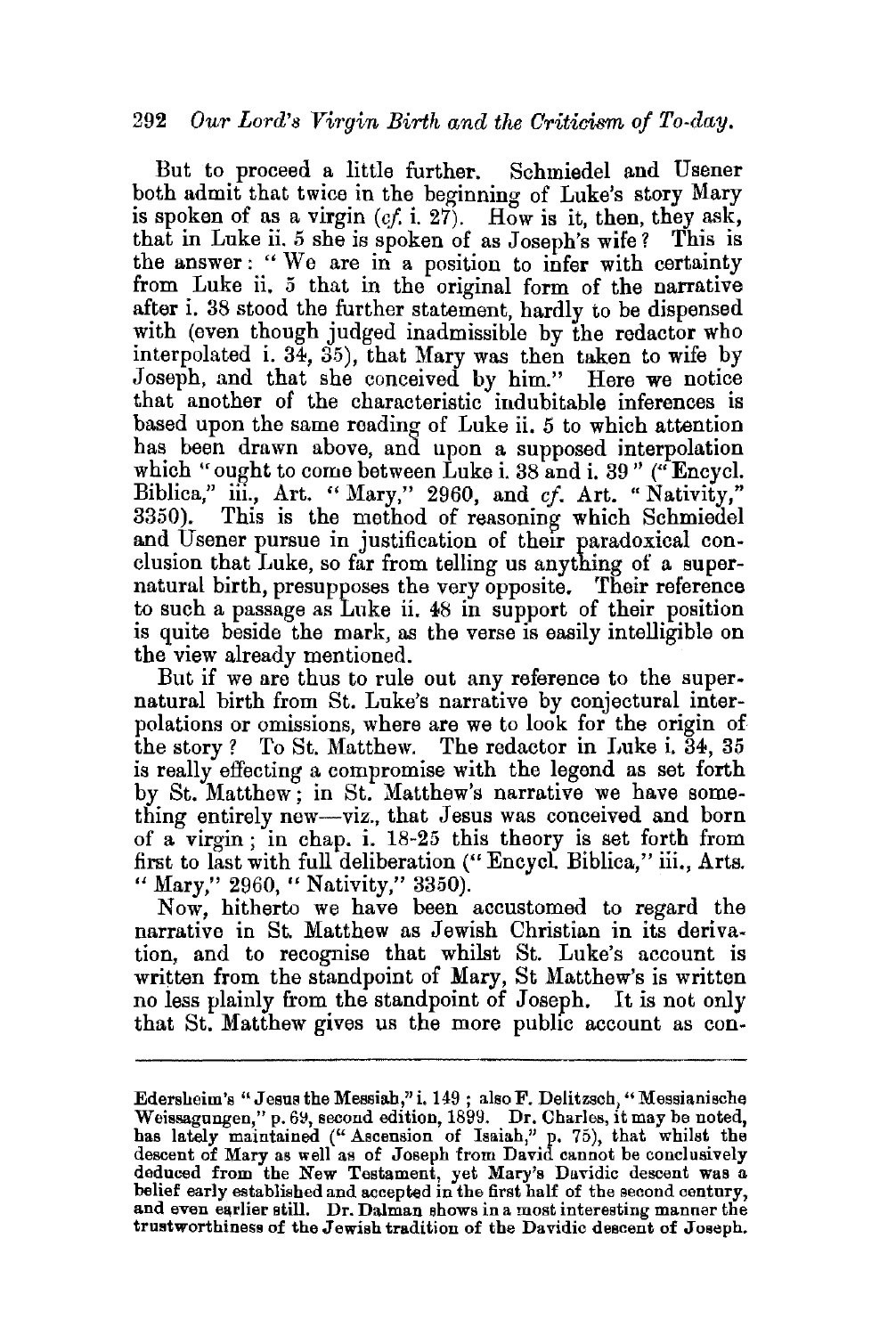trasted with the recital of the facts known only within the family, and gained, no doubt, from within the family circle or its intimate surroundings, but St. Matthew alone tells us that it was Joseph who proposed to put Mary away secretly; how an angel appeared unto Joseph in a dream; how Joseph arose from his sleep and obeyed the commands of the Lord; how, too, on two subsequent occasions an angel of the Lord again appears to Joseph in a dream, warning him to flee into Egypt with " the young child and his mother," and afterwards bidding him to return. But all this obvious setting of St. Matthew's narrative, and its dependence on information which presumably points to Joseph, as also the intensely Jewish background of St. Luke's early chapters, is to go for nothing—" Paul being unacquainted with the doctrine of the Virgin birth, scholars long reckoned it to be Jewish Christian. That, however, was a mistake" (Art. "Mary,"  $u.s., 2963$ ). Nothing need be said for the moment as to this calm assumption of St. Paul's ignorance, but it is of interest to note at once that while in earlier days Keim was convinced that the belief in the Virgin birth had its rise on Jewish soil, the origin of this belief, according to Schmiedel and Usener, is to be sought in *Gentile* Christian circles. According to both of these writers, Isaiah vii. 14 could not possibly have given occasion for the shaping of the birth story, unless the doctrine of the Virgin birth had first commended itself on its own merits. The passage in the prophecy was only adduced as an after-thought in confirmation (Arts. " Mary,"  $2\,963$ ; "Nativity," 3351).

With regard to these statements one or two remarks may here be made. In the first place, it is exceedingly convenient for Schmiedel and U sener thus to take their stand upon the derivation of our Lord's Virgin birth from *Gentile* sources. In this way they escape the insuperable difficulties which must always be encountered by those who would trace the belief in question to a Jewish origin. " Such a fable as the birth of the Messiah from a *virgin* could have arisen anywhere else easier than among the Jews," wrote the great historian Neander, himself a Jewish convert, and no subsequent criticism has deprived these words of their force. We may compare with them the remarks of B. Weiss in the latest edition of his "Leben Jesu," i. 210, in which he emphasizes the fact that, according to the view of Judaism, not the virgin condition, but that of marriage was regarded as a Divine institution, and the children of marriage as a blessing from God.

But further: they thus escape the necessity of the hazardous attempt to find in the language of Philo a source for the belief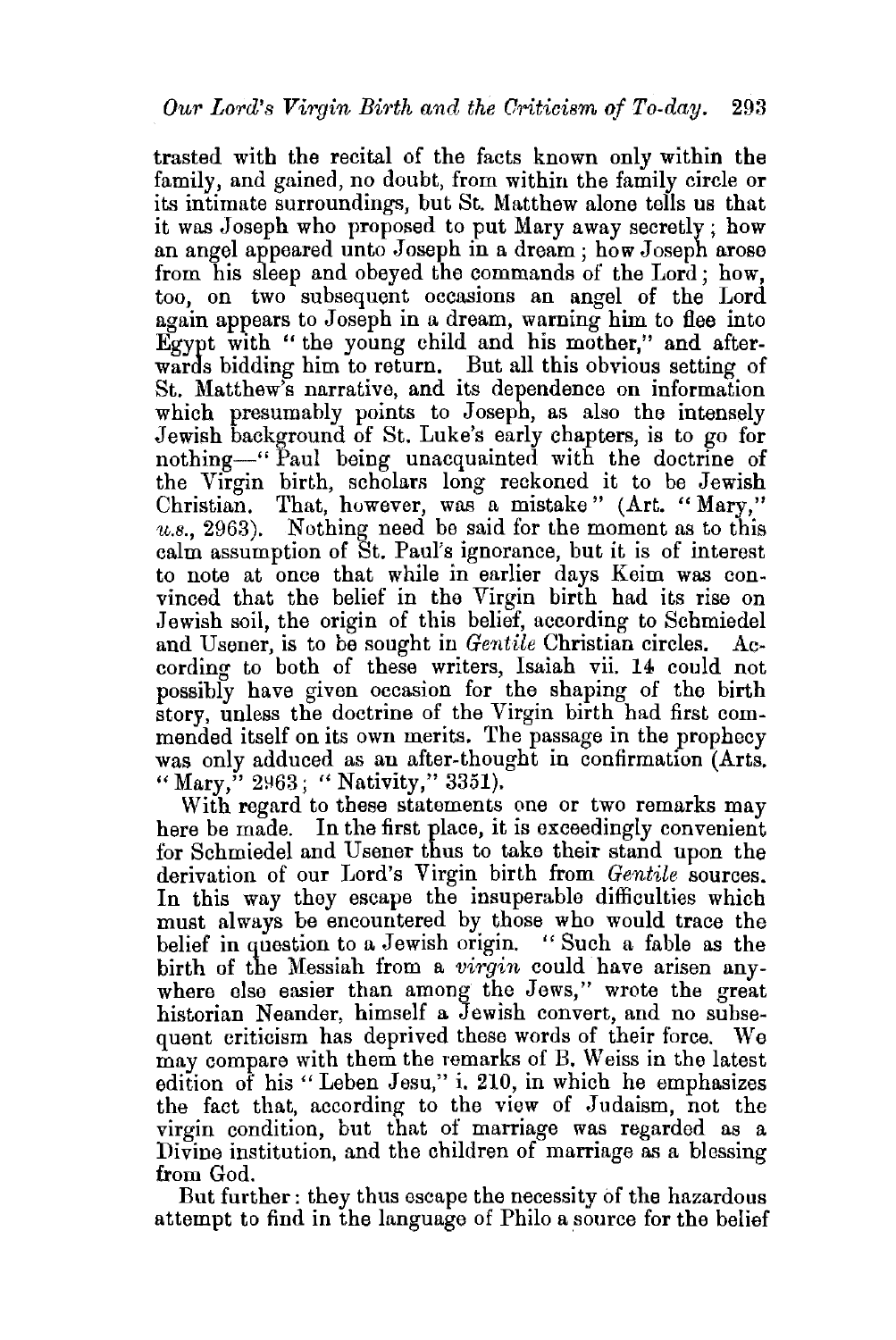## 294 *Our Lm·d's Virgin Birth and the Criticism of To-day.*

in the Virgin birth of Jesus amongst Jewish Christians. The wives of the patriarchs, according to Philo, have intercourse with God; but the wives for the interpretation advocated by Philo are not women of flesh and blood, but in his allegorizing language virtues, which, conceiving from  $God-i.e.,$ united with the knowledge of God-bring forth all moral perfection for them who are lovers of virtue-viz., the patriarchs. But such thoughts as these were not a product of Jewish soil at all, and Professor Usener, in commenting on this same passage in Philo's" De Cherub." 13, is careful to point out that the philosopher himself speaks of his doctrine as something quite new, and that we must look for its origin, not to the influence of Palestine, but to the Hellenistic atmosphere of Alexandria.

The same consideration-viz., the wide and impassable gulf which separates the definite statements of the Evangelists from the spiritualizing language of Philo-also discounts another attempt to trace the Virgin birth to Jewish sources. We are asked, *e.g.,* by Beyschlag, to take such expressions as Gal. iv.  $29$ —" he that was born after the spirit "-used of Isaac, and to see in them a first step towards assuming the generation without a human father of Him who, more than Isaac, was the Child of the promise. But the expression thus used of Isaac is found in close juxtaposition with the assertion that both Isaac and Ishmael were equally sons of one father, Abraham-one by a bondmaid and one by a freewoman *(cj.*  vers.  $22$  and  $30$ )—so that both were, in one sense, born after the flesh. In the same manner, it is equally arbitrary to argue from the language used of John the Baptist (Luke i. 15) that it was but a short step for Jewish thought to advance from such statements to the promulgation of the theory of a Virgin birth.

But, without laying further stress upon these considerations, we may, from one point of view, derive no little satisfaction from the position taken up by Schmiedel and Usener. For it is quite evident, on the showing even of the most destructive critics, that we can no longer be referred to Isaiah vii. 14 as the origin of the "myth" of the Virgin birth. No Christian. of course, can be debarred from lookmg back upon the record of that birth, and finding in it a *fulfilment* of Isaiah's prophecy. But this Christian interpretation must always be kept distinct from the current Jewish interpretation of the prophet's words. In this connection the verdict of Dalman will carry weight: "No trace," he writes, "is to be found among the Jews of any Messianic application of Isaiah's words concerning the Virgin's Son from which, by any possibilityas some have maintained-the whole account of the miracu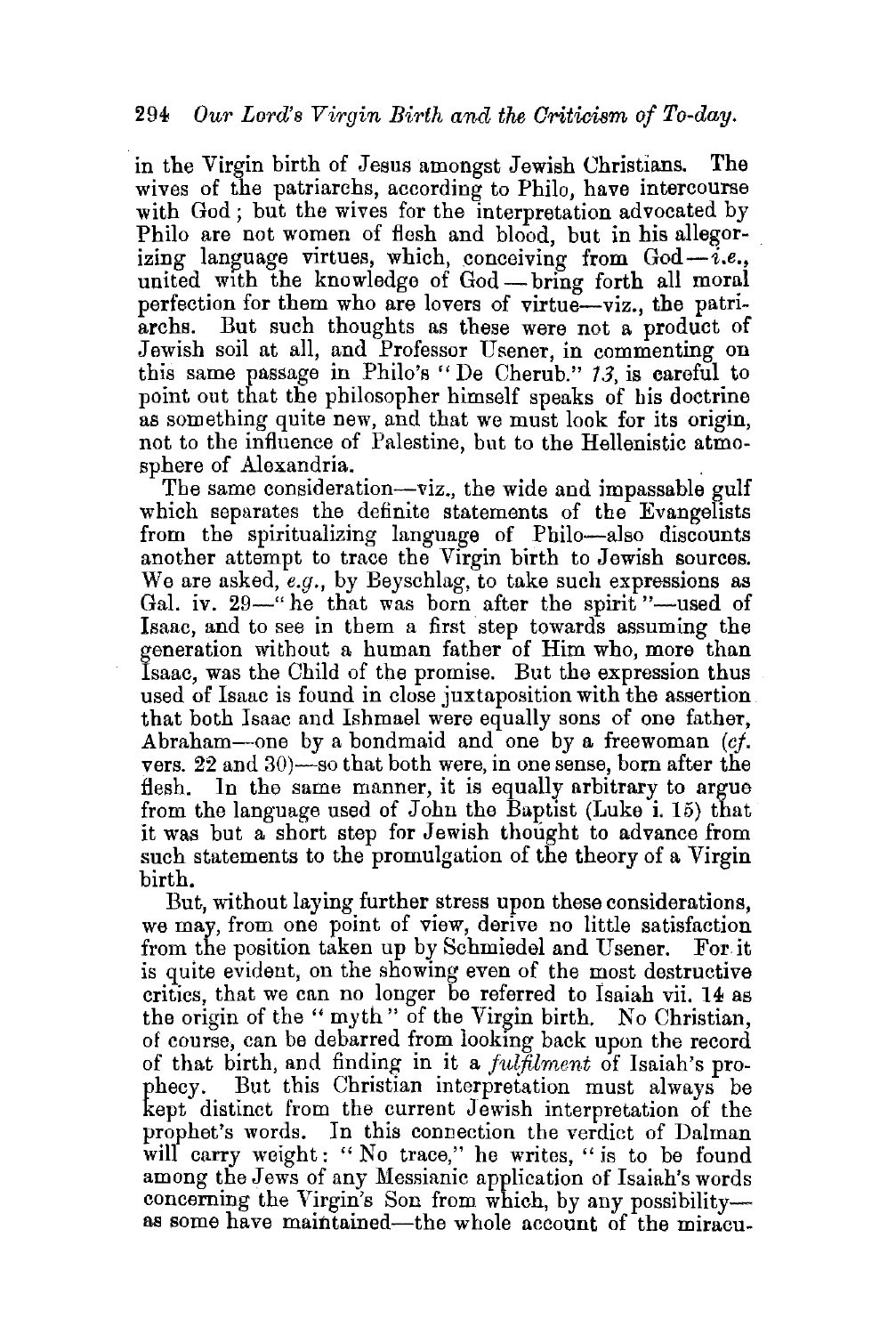lous birth of Jesus could have derived its origin" ("Die Worte Jesu," 226; E.T., 276).

But our satisfaction ceases when we further read concerning the Virgin birth, as recorded by St. Matthew, that "here we unquestionably enter the circle of pagan ideas" ("Nativity,"  $3350$ . Let us suppose, then, that the story does come to us from *Gentile* Christian sources. If this is so, we must at the same time remember that the only ground which St. Matthew -or, at all events, the Gospel which bears his name-adduces for introducing the story is the fulfilment of a *Jewish* pro· phecy-a prophecy which is applied in such a manner as to be totally at variance with the application hitherto given to it by the Jews themselves. In making this application, the writer runs counter, not only to Jewish feeling in the days of Jesus. but long after His time. Thus, in Justin Martyr's "Dialogue with Trypho the Jew," the Jew says: "We all expect the Christ to be a man of men." Nothing is said or intimated of a supernatural birth. Moreover, in Luke's narrative, which is much more full than that of St. Matthew, and comes to us admittedly from Jewish Christian sources, it will be remembered that no reference whatever is made to Isaiah's words. How are we to account for the amazing boldness of the writer, or editor of St. Matthew's Gospel, in thus introducing a prophecy of uncertain meaning in Jewish circles into the midst of a story with an unmistakably Jewish background, to support an element unmistakably un-Jewish-viz., the Virgin birth-unless upon the supposition that he felt sure of his ground, and that Isaiah's prophecy had received the fulfilment which he claimed for it ?

But the prophecy, we are told, is merely an after-thought, and would not have been introduced unless the doctrine of the birth from a Virgin had already received confirmation. Before, however, we admit the validity of this confirmation, we may be pardoned for venturing to ask a previous question. "Here we enter the circle of pagan ideas ": the whole sentence assumes that an entrance has been eft'ected before even the possibility of an open door has been seriously considered. Is it a likely supposition that the Christian Church or its representatives would make an incursion into the circle of pagan ideas to derive therefrom the story of the birth of their Holy Redeemer from sin ? No doubt it may be urged that the mythological conception of sons of the gods and of heroes might seem to afford an analogy which would tend to enhance the greatness of the origin of Jesus in Gentile circles, but Dr. Weiss expresses the verdict of the Christian consciousness of to-day, no less than of that of the early Church, when he repeats with no hesitation his earlier words : "The shame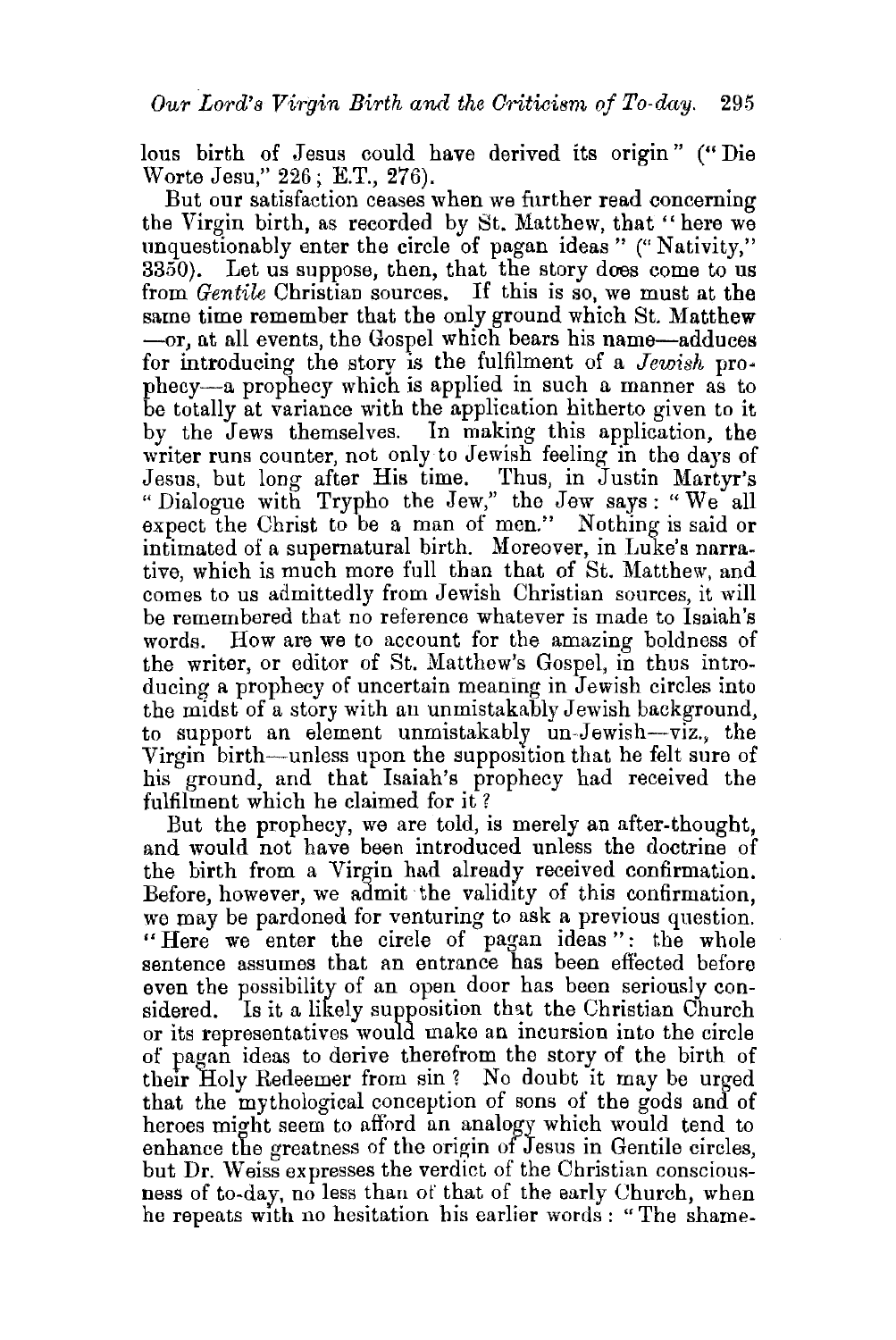less glorifying of sensual desire in these myths could only provoke in the primitive Christian consciousness the deepest abhorrence; every endeavour to refer any such idea to Jesus must have appeared a profanation of what was most holy, by thus dragging it through the mire of sensuality " (" Leben Jesu," i. 211, 4th edit.). Fortunately, we can pass beyond even the most probable conjectures, and lay our hands upon statements in more than one early document which give us positive proof of this deep abhorrence. The earliest Christian  $\cdot$  Apology" which we possess—that of the philosopher Aristides  $(126-140 A.D.)$ -plainly accepts the Virgin birth, and places it amongst the primary and established facts of the Christian creed. It may, no doubt, be urged that careful attention should be given to the different versions and the Greek text of the" Apology," but it would seem that, making all allowances for this consideration, we are justified in regarding the words " being born of a pure virgin, He (the Lord Jesus Christ) assumed flesh," as the actual words of Aristides himself; and it is evident from the context that this fact is placed upon a level with the facts of the Crucifixion, the Resurrection, and Ascension. It must, therefore, have been a fact which had been previously both known and established, as otherwise it would scarcely have found a place in a writing which took the nature of an "Apologia."

But the point with which we are more immediately concerned is that this same "Apology" which thus asserts most unequivocally the Virgin birth also emphasizes, and describes at length, the horror and disgust which mspired the Christians as they recalled the heathen legends of the doings of gods and goddesses. This is abundantly evident whether we have recourse to the Syriac or to the Greek. Thus, in the Syriac, chap. ix., we read, " By reason of these tales, 0 king, much evil has arisen among men, who to this day are imitators of their gods, and practise adultery and defile themselves ... for if he who is said to be the chief and king of their gods does these things, how much more shall his worshippers imitate him?" and with these remarks we may compare similar utterances in chap. xi. of the Greek. A few years similar utterances in chap. xi. of the Greek. later we pass to the writings of Justin Martyr, and we note not only his frequent references to the Virgin birth, but also that, like Aristides, he regards that fact as occupying the same position in the Christian summary of belief as the other great facts relating to our Lord, and that, like Aristides, he speaks in a manner which shows the condemnation pronounced upon the coarseness of Greek mythology by representatives of the Early Church. An American writer who has lately examined at great length the testimony of the ante-Nicene writers to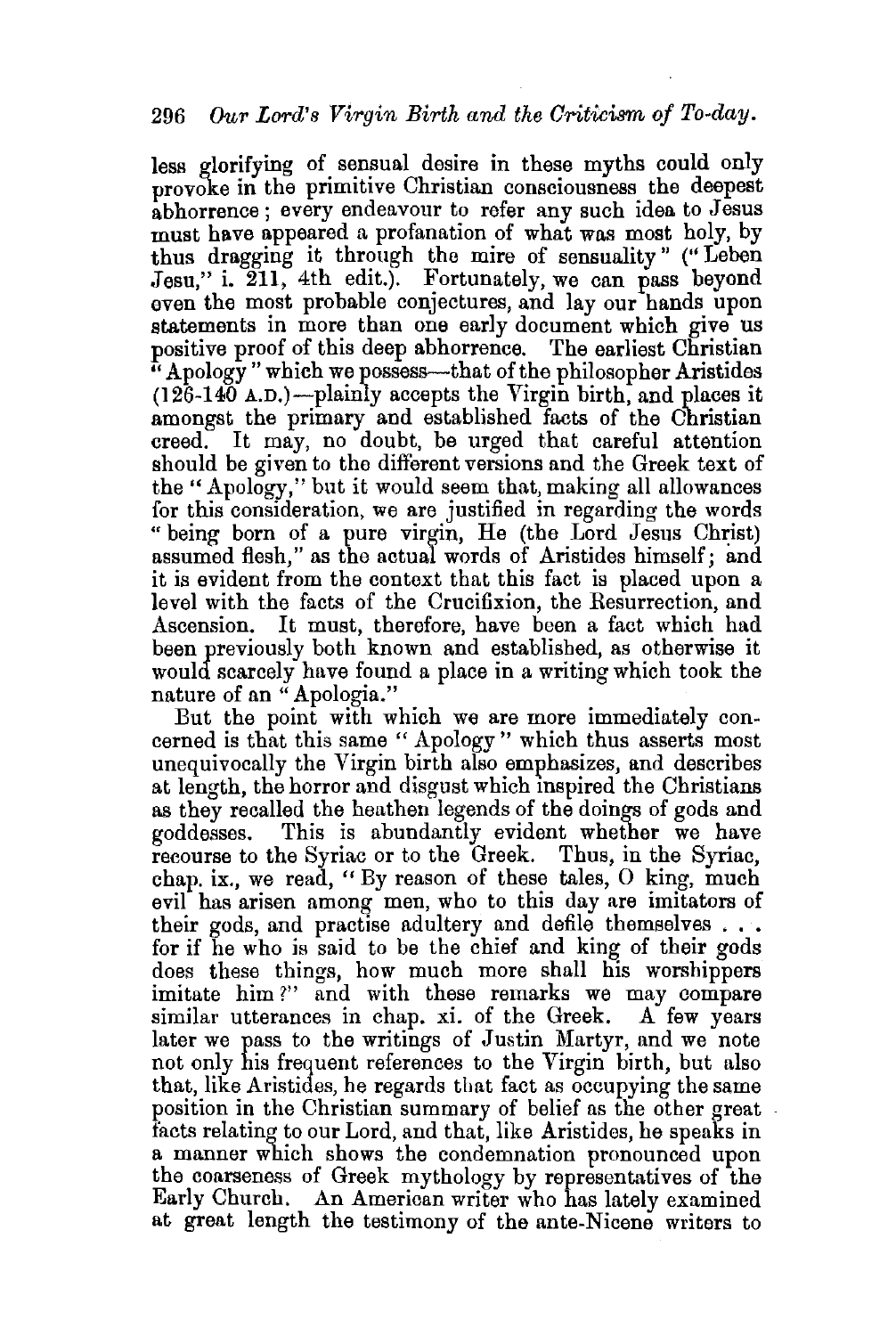the Virgin birth, emphasizes Justin's repudiation of the Greek mythological explanation of this doctrine; and " whether," he adds, "the Christian conception be right or not, Justin has, in so far as he represents the early second-century thought, freed it from the grossness of similar heathen stories, and has preserved in his own more explicit language much of the chaste quality of the Gospel narratives themselves."<sup>1</sup> Certainly it may be urged that there are other passages in Justin in which he refers to Greek mythological stories as furnishing a kind of parallel to the Christian acceptance of the Virgin birth, or in which he maintains that these pagan stories had been invented by the demons to imitate the truth or to detract from its significance. Schmiedel has strongly insisted upon these passages and ideas  $(Art. "Mary," 2964),$ but he has no comment whatever to make upon those other passages in which Justin differentiates the Christian belief from the gross fables of the Greeks. Moreover, it must be remembered that in all their references to pagan myths the Christian apologists started with a belief in the Virgin birth as an acknowledged fact, so that such references cannot account for the origin of that belief, although they may have been used to support deductions from it.

It is, of course, still asserted that similar stories of a miraculous birth have gathered round the name of a Plato or an Augustus. With regard to the former, there is no evidence that any such story of the birth of Plato was known in the days of Speusippus, Plato's nephew ; 2 and even if Plato's mother is regarded in any of the accounts as a virgin, yet the authorities are so conflicting that it would be most precarious to build upon the1r statements. Diogenes Laertius, in his account of the life of Plato, mingles together history and legend, truth and fiction, in a wholesale manner, and the origin of the birth story in this case is most probably to be sought for in the eagerness with which in the Grecian world similar stories gathered around great and illustrious names.

The supposed parallel in the case of Augustus has again

<sup>1 &</sup>quot;The Virgin Birth," *American Journal of Theology,* July, 1902. The same writer points out the important fact that if Justin was in possession of some extra-canonical material, as, *e.g.,* in his mention of the birth of Jesus in a cave near Bethlehem, yet that he was evidently very little influenced by any such source of information, and that it supplanted or coloured in a very small degree his reflection of the canonical infancy

<sup>&</sup>lt;sup>2</sup> Whereas there is reasonable ground for believing that the information of the Evangelists came to them from the members and friends of our Lord's family circle.